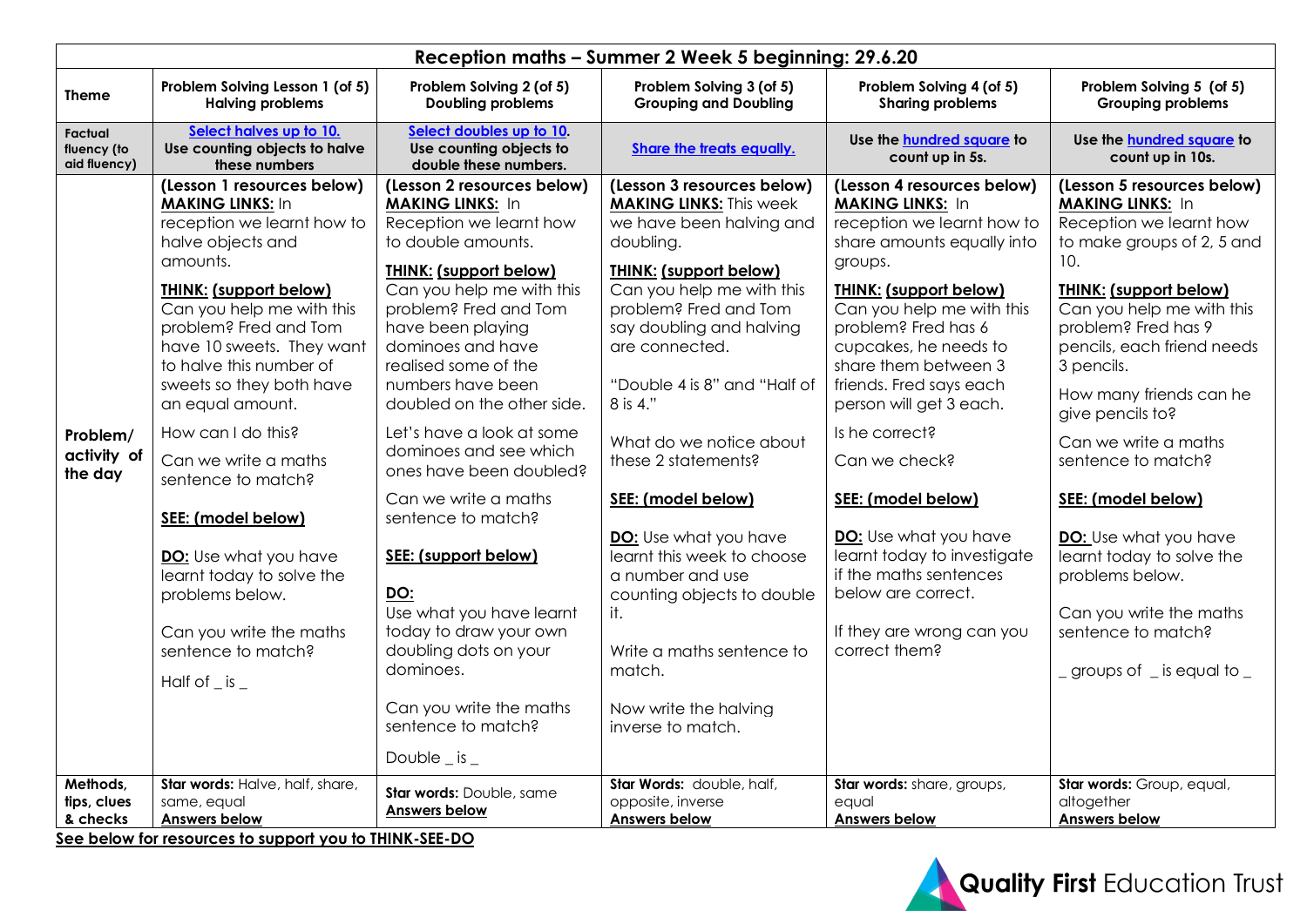#### **LESSON 1 RESOURCES:**



Use what you have learnt to complete these word problems.

- 1. There are 12 birds in a tree, half fly away. How many birds are left?
- 2. There are 20 cupcakes, Tom eats half. How many has he eaten?
- 3. There are 8 ladybirds on a leaf, half fall off. How many fell off?
- 4. Fred has 16 sweets, he ate half. How many has he eaten?

# Half of \_ is \_

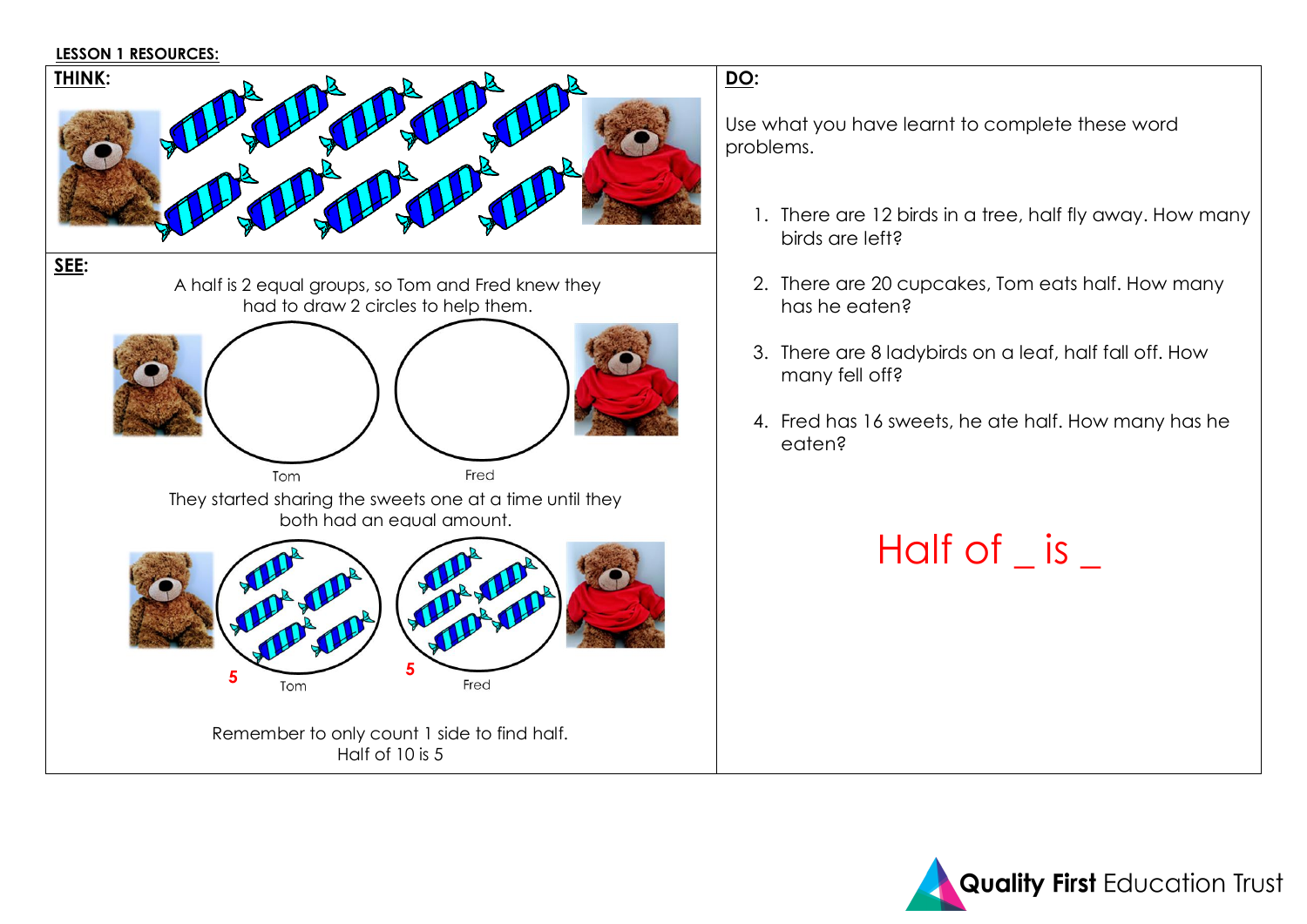#### **LESSON 2 RESOURCES:**



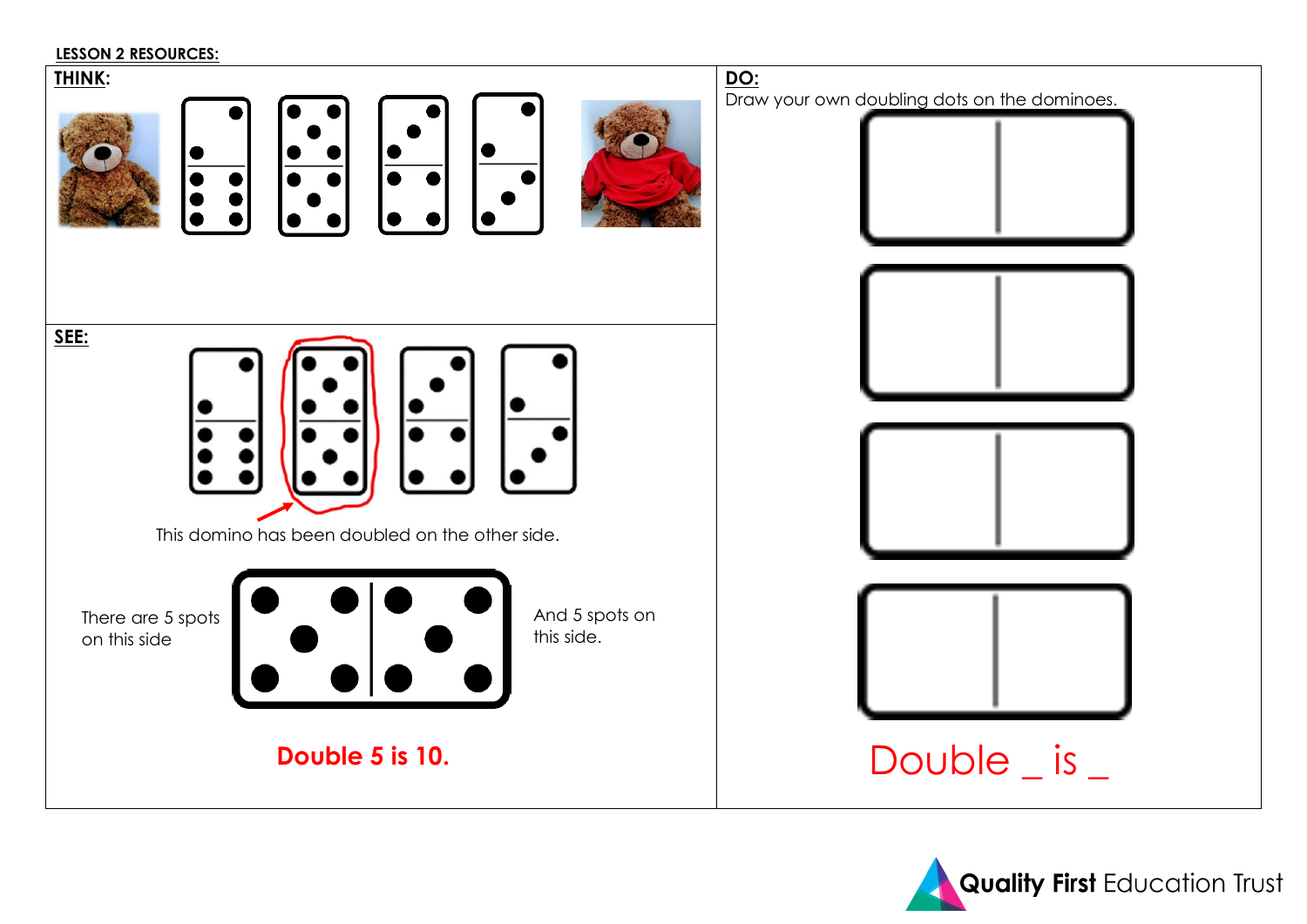#### **LESSON 3 RESOURCES:**



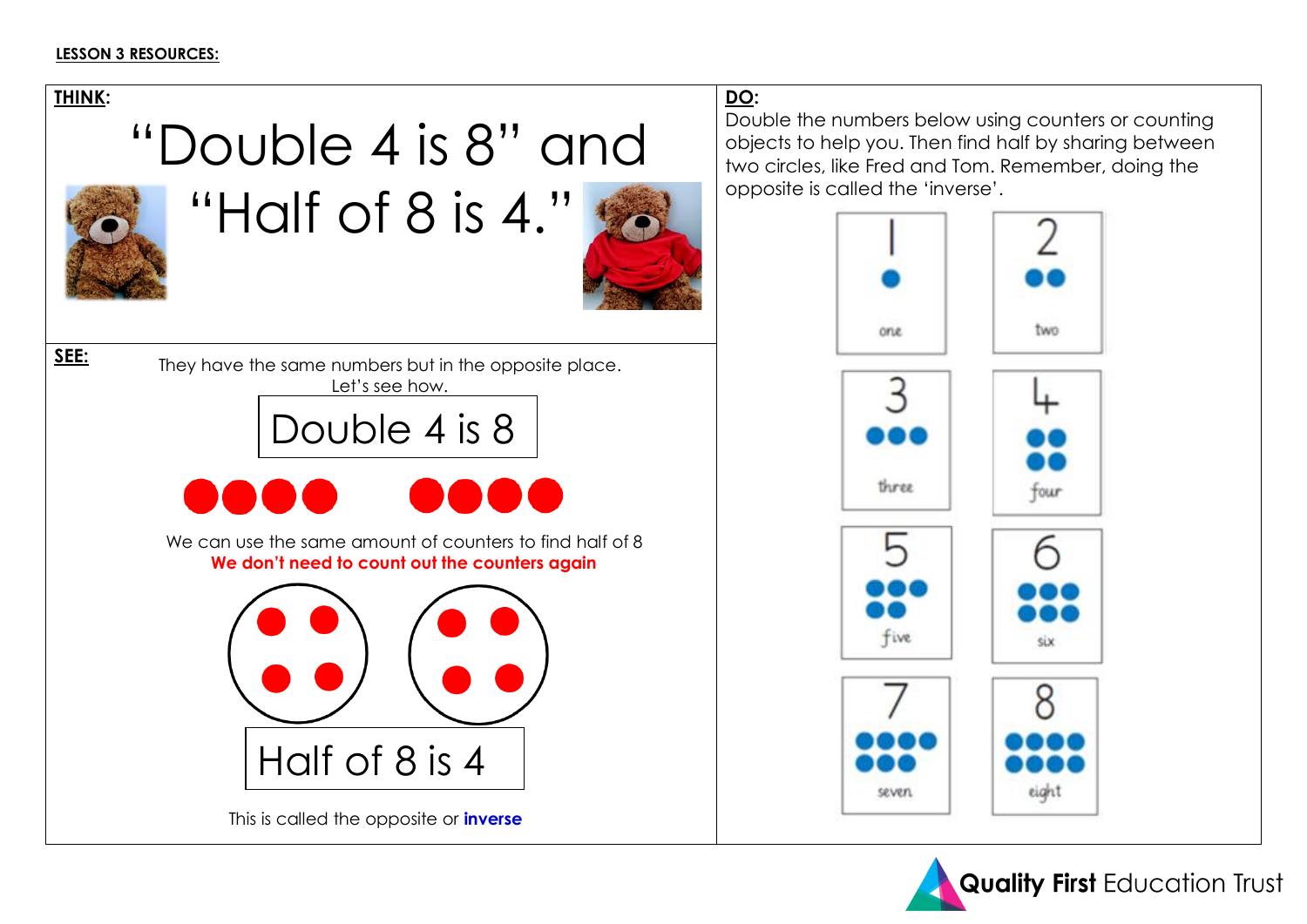### **LESSON 4 RESOURCES:**



Check Fred's work. Is he correct? If not can you write the correct maths sentence? Use counting objects to share. Remember, if you are sharing between 3 you will need 3

12 shared between 3 is 5

3 shared between 3 is 3

9 shared between 3 is 2

10 shared between 2 is 6

8 shared between 2 is 3

14 shared between 2 is 7

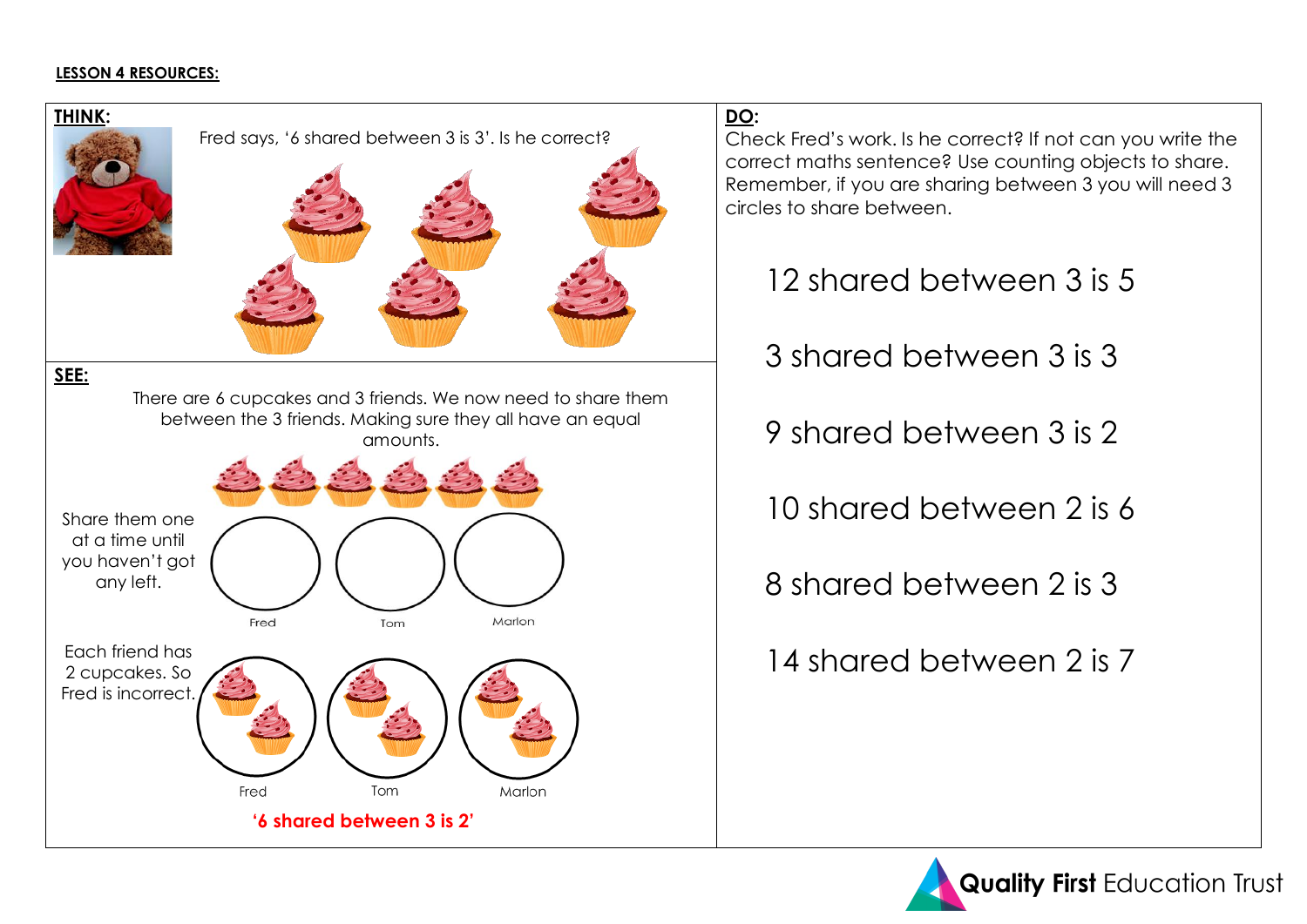#### **LESSON 5 RESOURCES:**